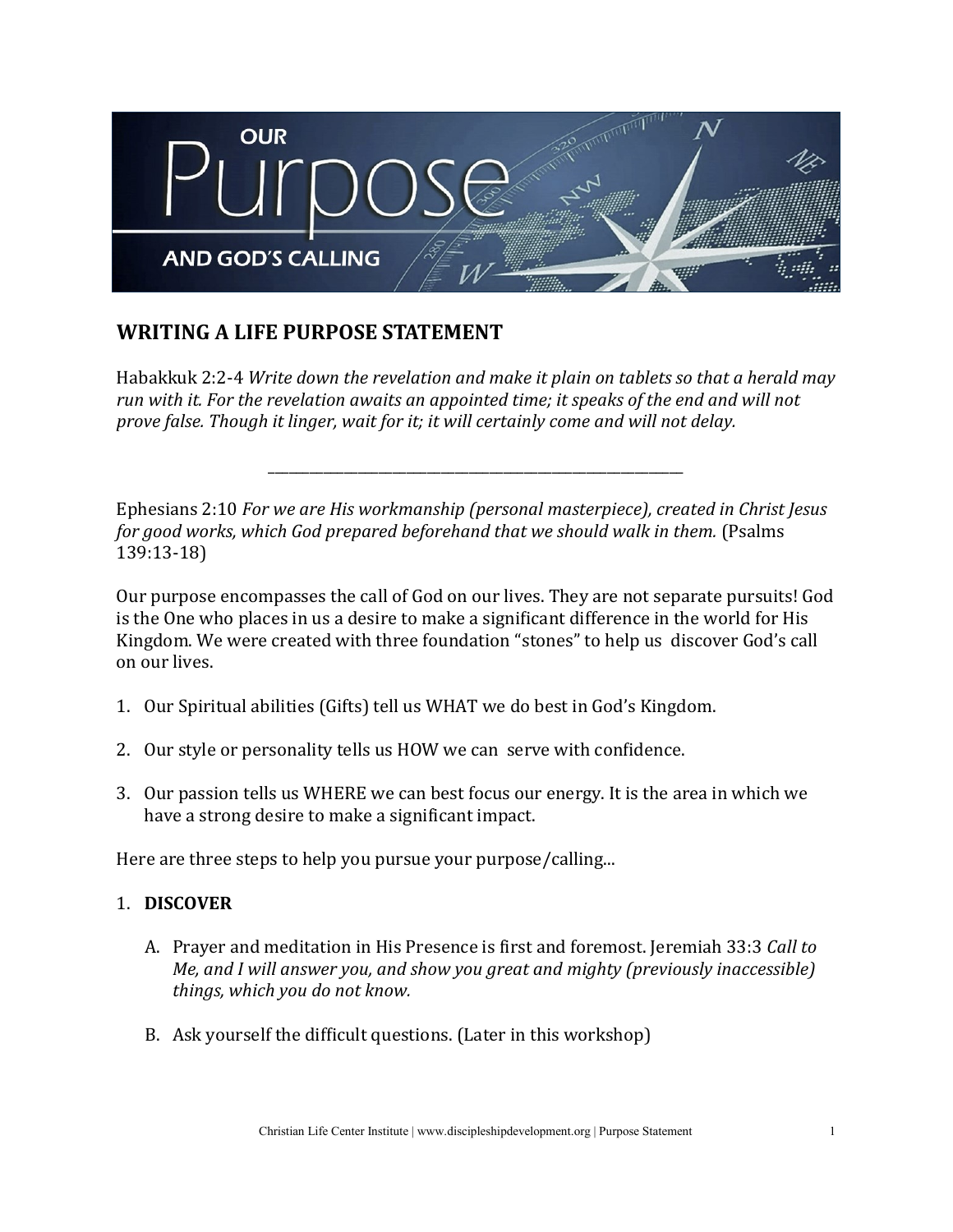## 2. **INITIATE**

- A. Identify the first step as revealed by the Holy Spirit.
	- Proverbs 16:9 *A man's heart plans his way, but the Lord directs his steps.*
	- Proverbs 3:6 *In all your ways acknowledge Him, and He shall direct your paths (remove the obstacles that block and hinder).*
	- James 2:17 *...faith, if it does not have works to back it up, is by itself dead, inoperative and ineffective.*
- 3. **GIVE**
	- A. The entire motivation for our calling and our purpose is to give our lives away for the sake of His Kingdom agenda and for people. The ONLY thing we take into Heaven is our obedience to Him and relationships.
		- Matthew 16:24-25 *...whoever desires to save his life will lose it, but whoever loses his life for My sake will find it.*

## **LET'S BEGIN…**

**Discovering and developing a "Life Purpose Statement"** requires that we understand three things about ourselves:

1. **Who has God created me to be?** *This is an understanding of your spiritual gifts, passion, personality and natural talents and abilities.*

2. **What has God revealed I should do with my life?** *This is my stewardship from God and is expressed through your strengths, weaknesses and qualities you want to develop.*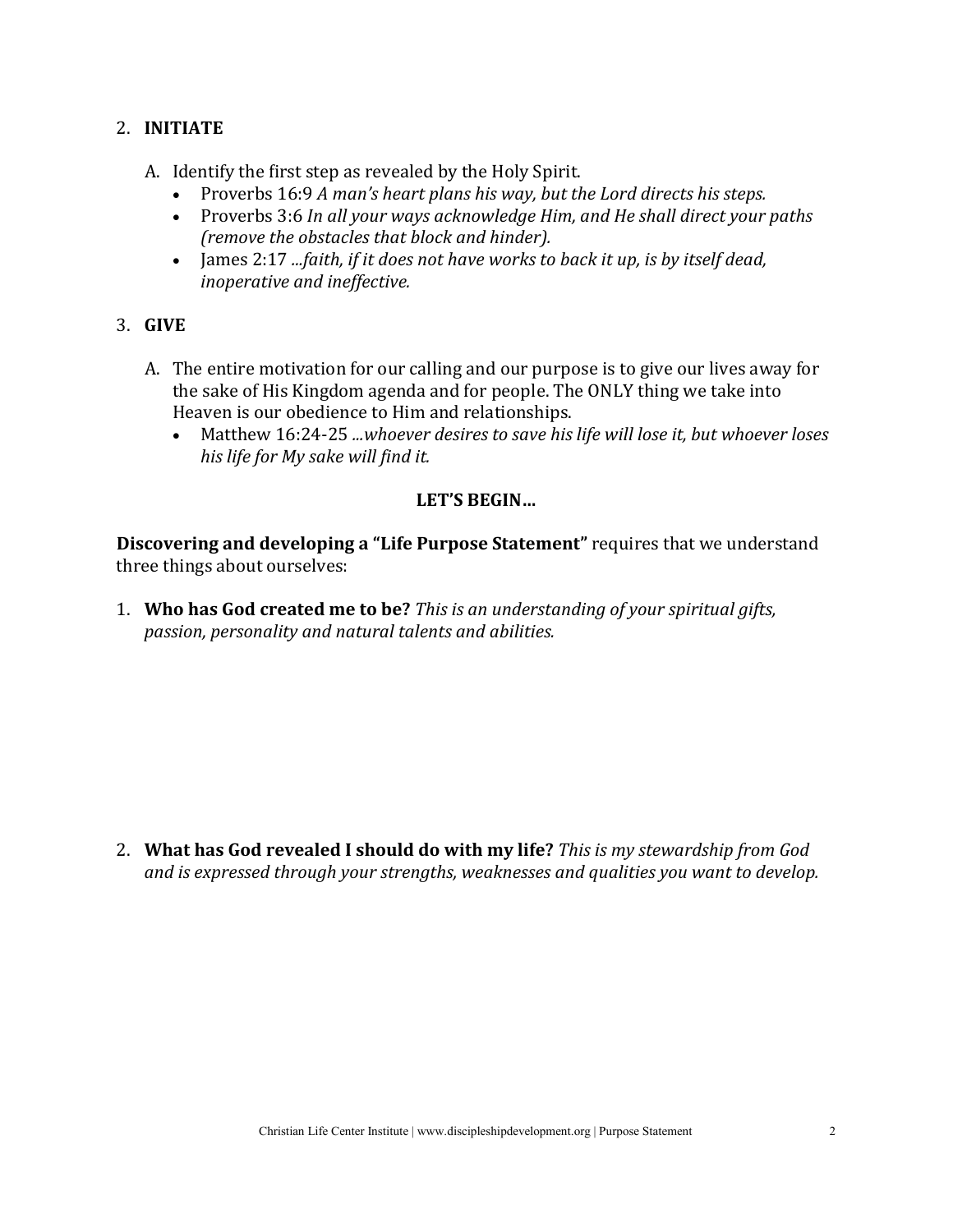3. **What do I want to give?** *These are contributions I want to make in my life, the world and the Kingdom of God. It defines the legacy I want to leave.*

## **PART 1**

- 1. **Identify your four strongest Spiritual Gifts at this time**.
	- A. B. C. D.
- 2. **Describe your Personality.**

3. **Define your Passion**. *What is the area of need that is of ultimate importance to you?* 

4. **Define your Roles**. *Your roles may include: parent, your occupation and position, responsibilities in church, etc. Put them in the order of priority.*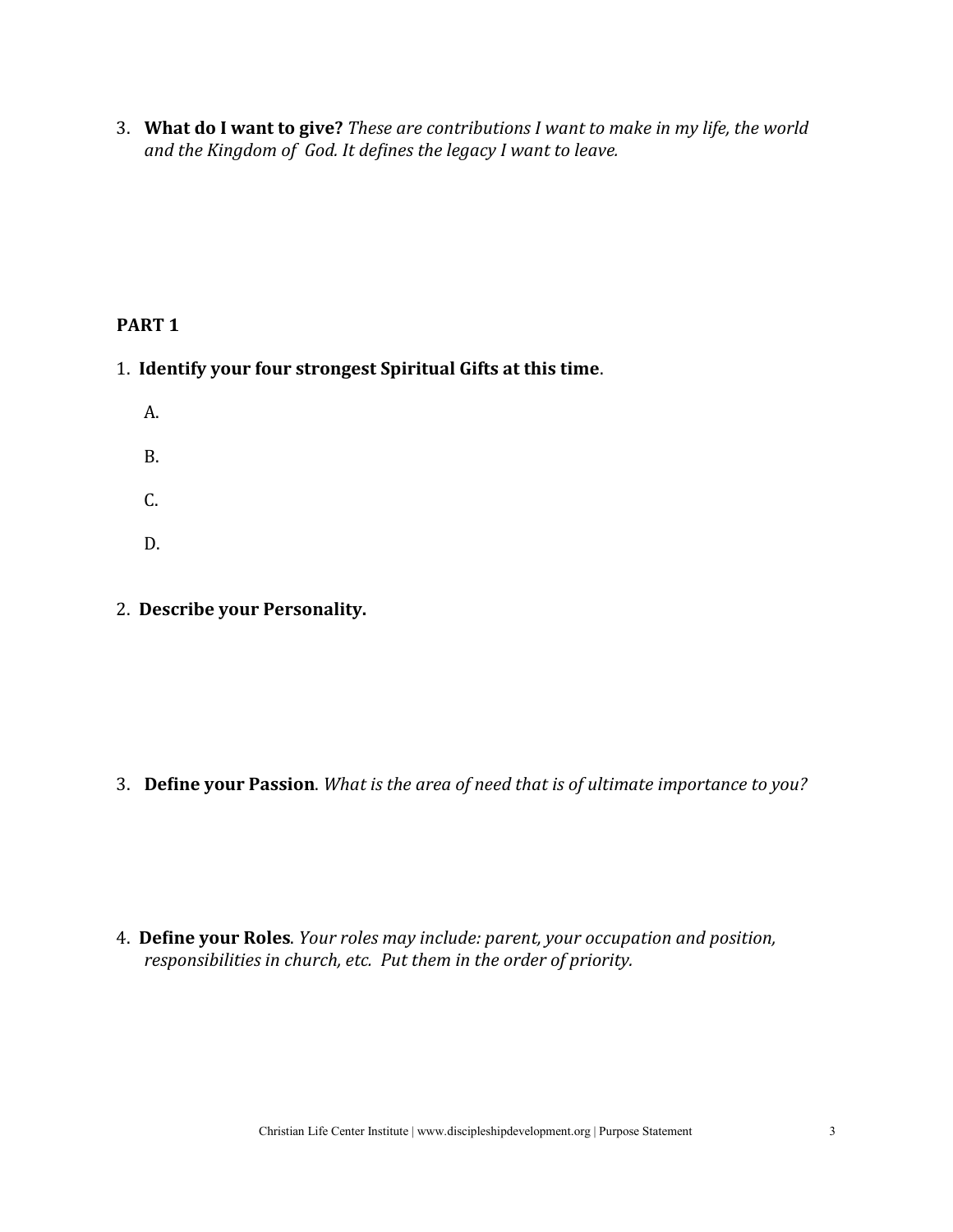#### **PART 2**

- 1. What do I think are my strongest qualities?
- 2. What strengths do others say I have?
- 3. What significant thing(s) do I deeply enjoy doing?
- 4. Who is the one person who has made the greatest positive impact on my life? Why?
- 5. What qualities of character do I admire in others?
- 6. What are the important and significant things I feel I must do?
- 7. What am I doing today that is bringing me closer to those things?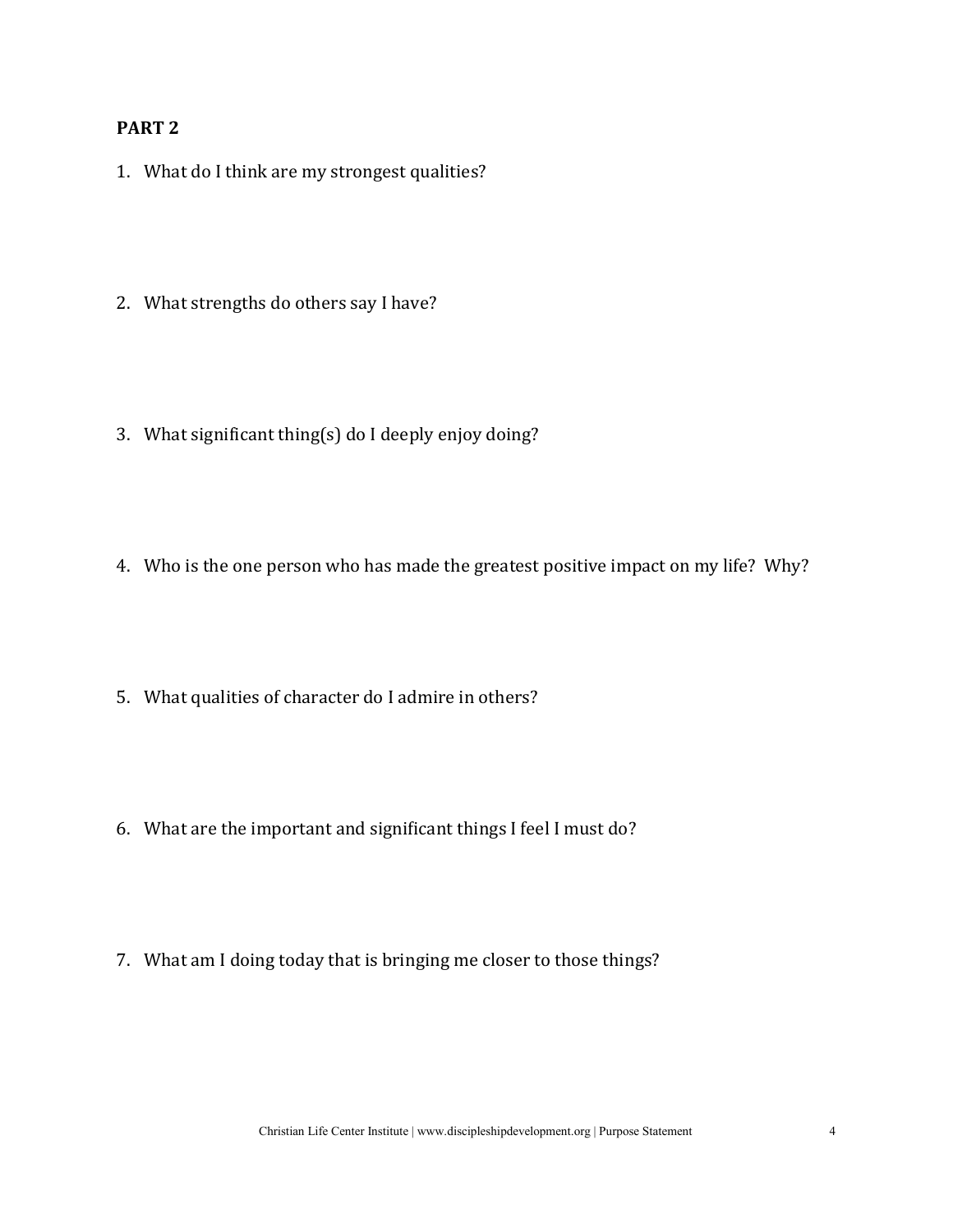- 8. What do I want to be remembered for?
- 9. **Key**  If I had unlimited time and resources, and I could not fail, what would I do?

## **PART 3**

- 1. **Based upon the information above**, begin to write (and rewrite) a rough draft. Use the back of this sheet or separate piece of paper.
	- A. It must be birthed from a personal, growing relationship with Jesus Christ.
	- B. It must be an inspiration to you.
	- C. It must be bigger than your ability to accomplish without supernatural help of the Holy Spirit.

#### 2. **Evaluative questions**.

- A. What Scriptural principles is my purpose statement based on?
- B. Is it challenging to me? If not why not?
- C. Does it inspire me? If not why not?
- D. Do I need the power of the Holy Spirit to accomplish it?

#### **SETTING GOALS**

- 1. Although goals are important, they are not the primary aim in life. Goals are simply a method of accomplishing the important things in our life.
	- A. A goal is a statement of faith about a specific event in the future.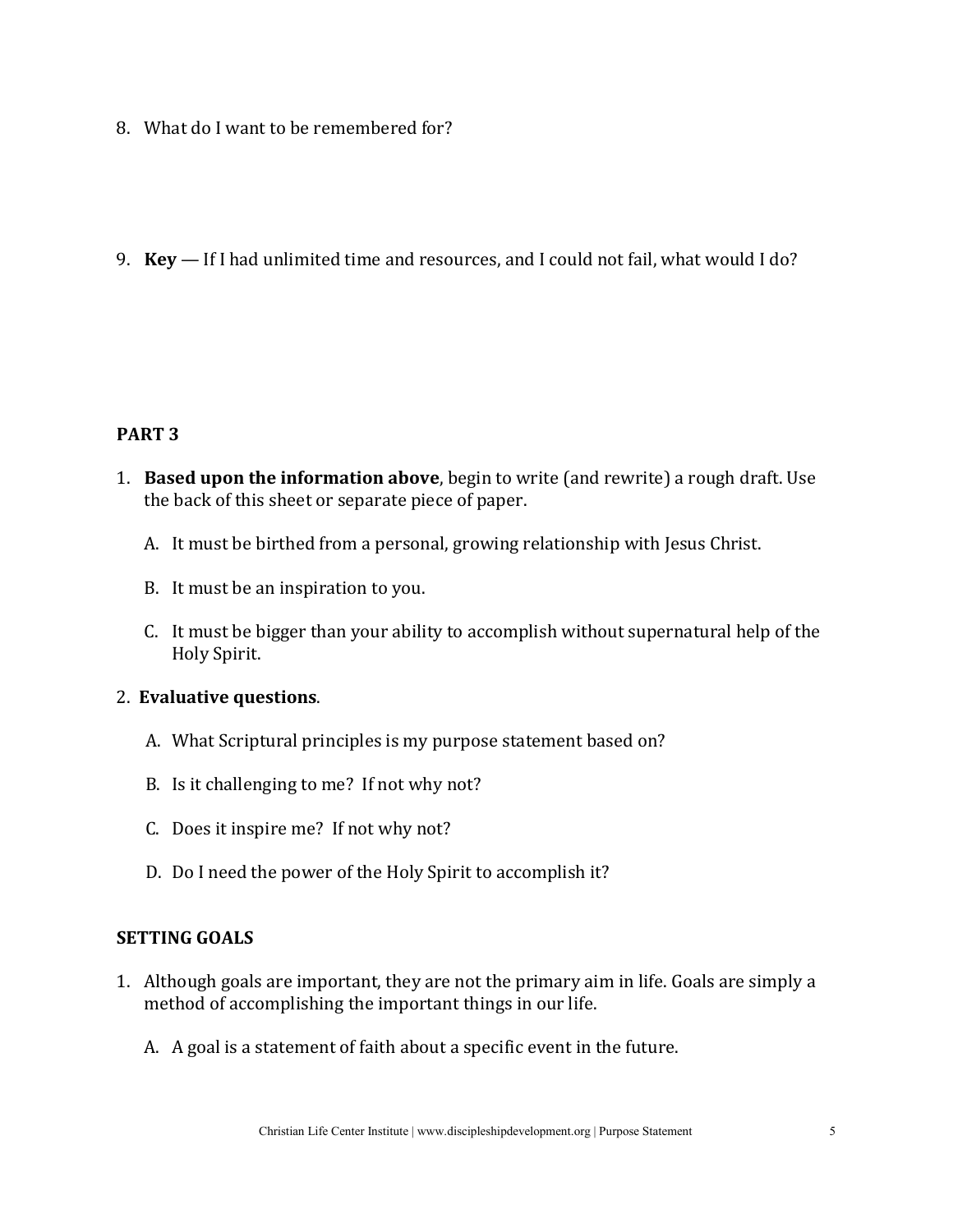- B. A goal is measurable by time and performance.
- C. Goals focus our priorities and force us to plan ahead.
- D. Make goals realistic, specific and measurable and attach a date to every goal.
- E. Write down the steps needed to accomplish the goal(s)
- F. Be accountable in accomplishing the goal.
- G. Reward yourself for the accomplishment.
- H. Give God the glory!
- 2. **Write three goals and attach a due date to each of them**.

**GOAL 1** | Due date \_\_\_\_\_\_\_\_\_\_\_\_\_\_\_\_\_\_\_\_\_\_\_\_\_\_\_\_\_\_\_\_\_\_\_\_\_\_\_\_\_\_\_\_\_\_\_\_\_\_\_\_\_

**GOAL 2** | Due date \_\_\_\_\_\_\_\_\_\_\_\_\_\_\_\_\_\_\_\_\_\_\_\_\_\_\_\_\_\_\_\_\_\_\_\_\_\_\_\_\_\_\_\_\_\_\_\_\_\_\_\_\_

**GOAL 3** | Due date \_\_\_\_\_\_\_\_\_\_\_\_\_\_\_\_\_\_\_\_\_\_\_\_\_\_\_\_\_\_\_\_\_\_\_\_\_\_\_\_\_\_\_\_\_\_\_\_\_\_\_\_\_